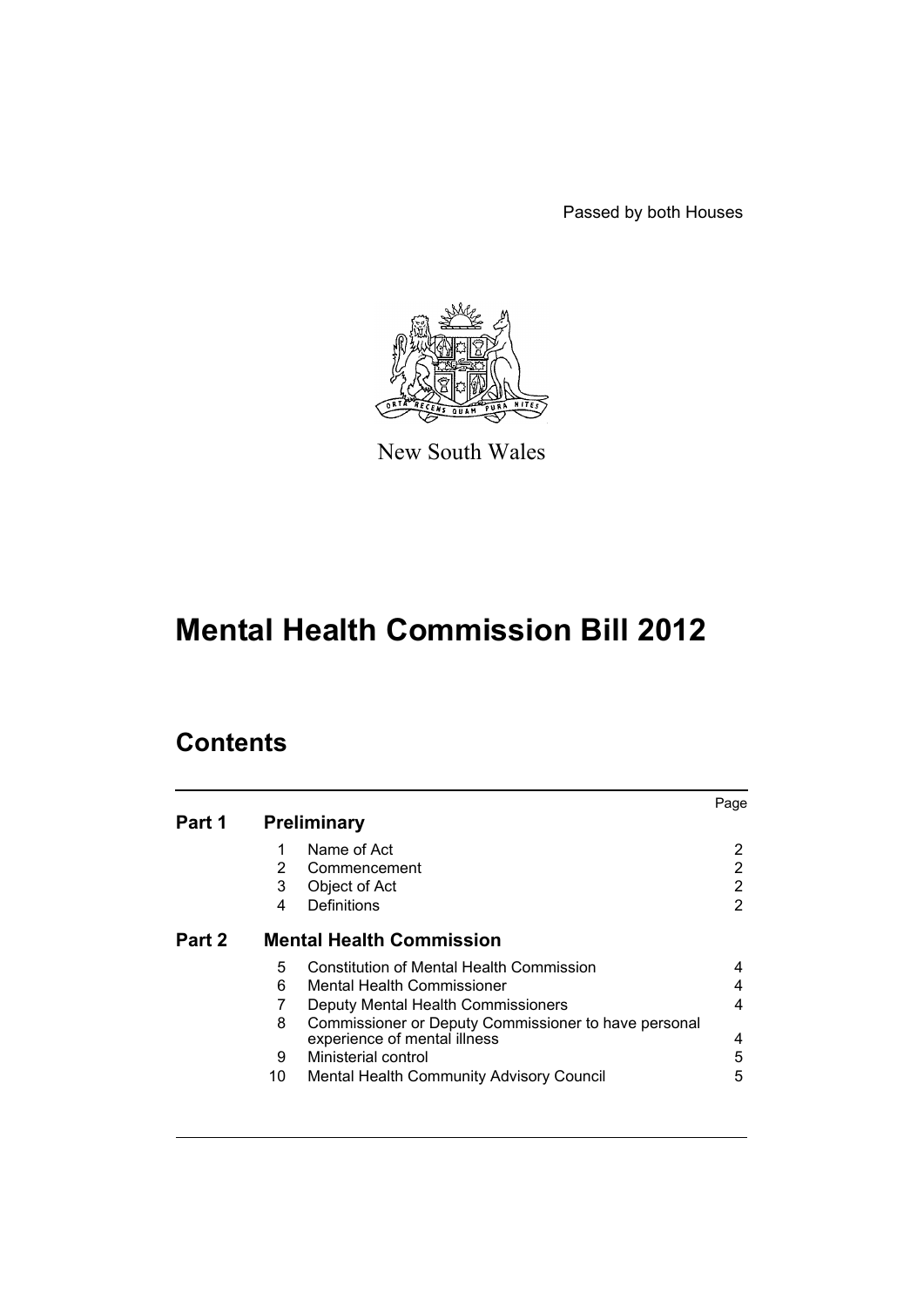Contents

|                   |                                |                                                               | Page |  |
|-------------------|--------------------------------|---------------------------------------------------------------|------|--|
| Part 3            | <b>Functions of Commission</b> |                                                               |      |  |
|                   | 11                             | Principles governing work of Commission                       | 6    |  |
|                   | $12 \overline{ }$              | <b>Functions of Commission</b>                                | 6    |  |
|                   | 13                             | Special reports                                               |      |  |
|                   | 14                             | Other reports                                                 | 8    |  |
|                   | 15                             | Delegation of Commission's functions                          | 8    |  |
| Part 4            |                                | <b>Miscellaneous</b>                                          |      |  |
|                   | 16                             | Co-operation between Commission and public sector<br>agencies | 9    |  |
|                   | 17                             | Provisions relating to reports                                | 9    |  |
|                   | 18                             | Personal liability                                            | 10   |  |
|                   | 19                             | Regulations                                                   | 10   |  |
|                   | 20                             | Review of Commission and Act                                  | 10   |  |
| <b>Schedule 1</b> |                                | <b>Provisions relating to Commissioner and</b>                |      |  |
|                   |                                | <b>Deputy Commissioners</b>                                   | 11   |  |
| <b>Schedule 2</b> |                                | Savings, transitional and other provisions                    | 13   |  |
| <b>Schedule 3</b> |                                | <b>Amendment of other legislation</b>                         | 14   |  |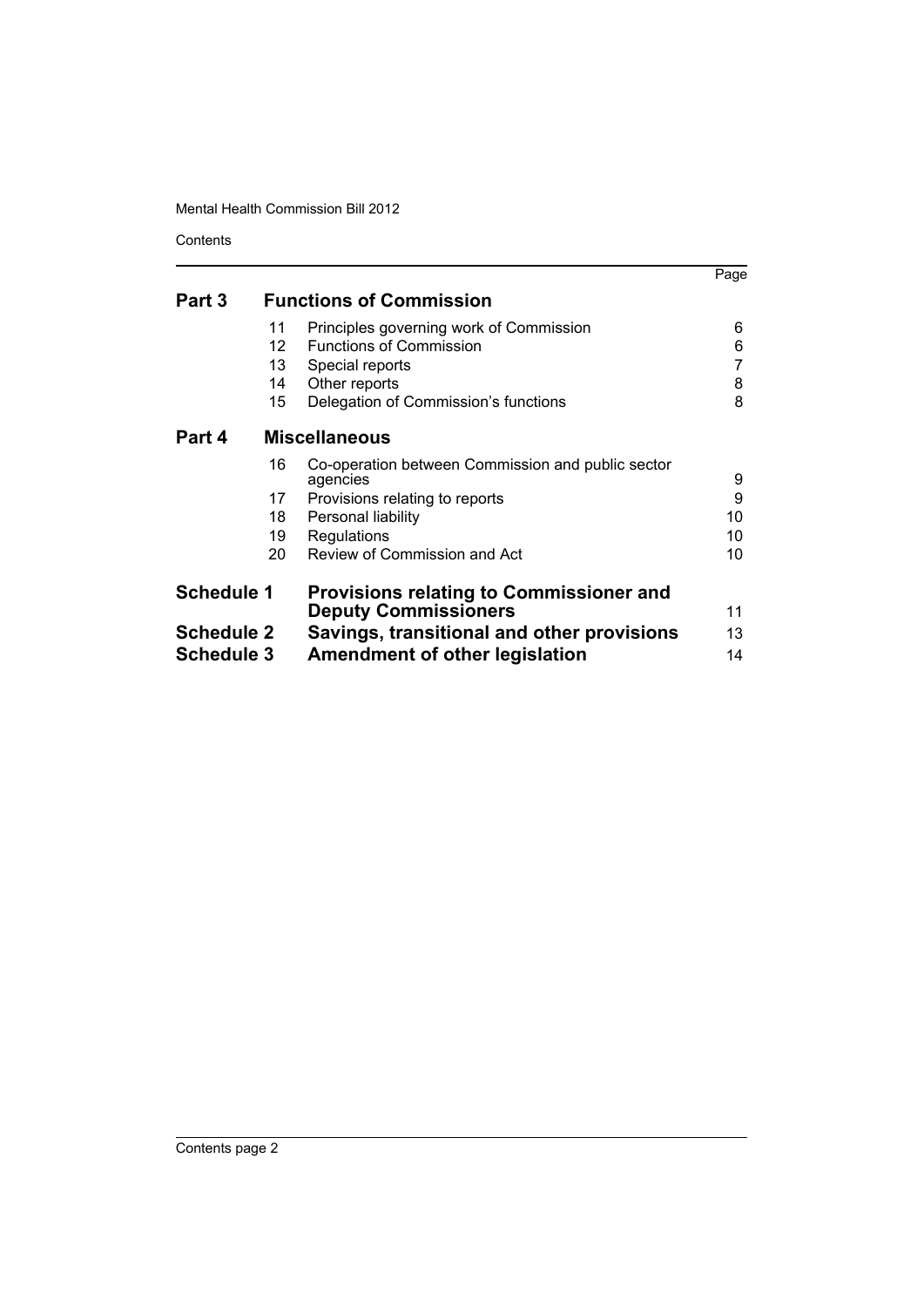*I certify that this public bill, which originated in the Legislative Assembly, has finally passed the Legislative Council and the Legislative Assembly of New South Wales.*

> *Clerk of the Legislative Assembly. Legislative Assembly, Sydney, , 2012*



New South Wales

## **Mental Health Commission Bill 2012**

Act No , 2012

An Act to establish and confer functions on the Mental Health Commission; and for other purposes.

*I have examined this bill and find it to correspond in all respects with the bill as finally passed by both Houses.*

*Assistant Speaker of the Legislative Assembly.*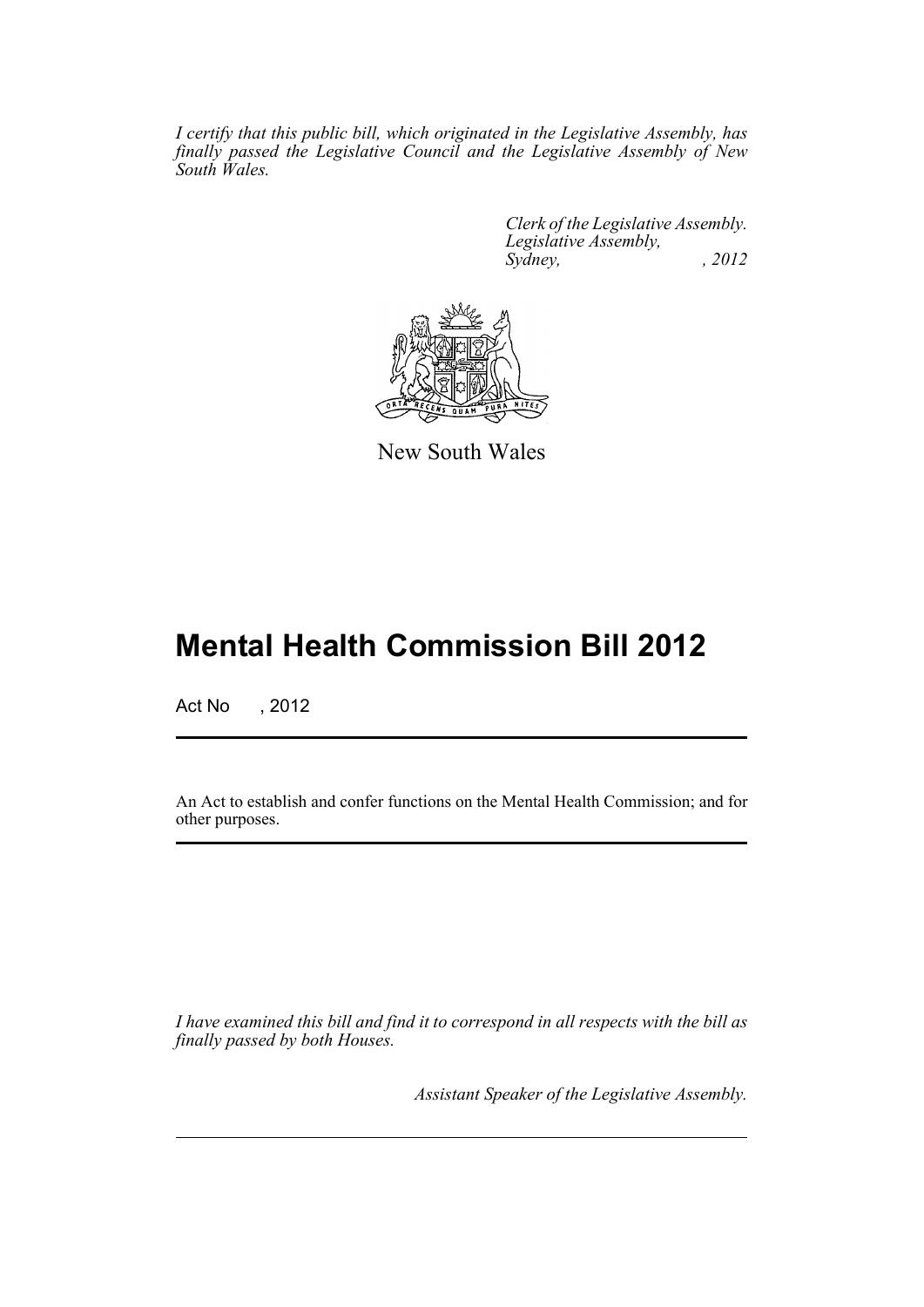Clause 1 Mental Health Commission Bill 2012

Part 1 Preliminary

**The Legislature of New South Wales enacts:**

## <span id="page-3-1"></span><span id="page-3-0"></span>**Part 1 Preliminary**

#### **1 Name of Act**

This Act is the *Mental Health Commission Act 2012*.

#### <span id="page-3-2"></span>**2 Commencement**

This Act commences on a day or days to be appointed by proclamation.

#### <span id="page-3-3"></span>**3 Object of Act**

The object of this Act is to establish the Mental Health Commission of New South Wales for the purpose of monitoring, reviewing and improving the mental health system and the mental health and well-being of the people of New South Wales.

#### <span id="page-3-4"></span>**4 Definitions**

(1) In this Act:

*Commission* means the Mental Health Commission of New South Wales constituted by this Act.

*Commissioner* means the Mental Health Commissioner appointed by the Governor under section 6.

*Deputy Commissioner* means a Deputy Mental Health Commissioner appointed by the Governor under section 7.

*function* includes a power, authority or duty, and *exercise* a function includes perform a duty.

*non-government sector* includes the private sector.

*public sector agency* means any of the following:

- (a) a Division of the Government Service,
- (b) a NSW Government agency,
- (c) the NSW Police Force,
- (d) the Teaching Service,
- (e) a local health district or statutory health corporation (within the meaning of the *Health Services Act 1997*),
- (f) a local council or other local authority,
- (g) any other person or body prescribed by the regulations.

*strategic plan* means a strategic plan for the mental health system in New South Wales prepared by the Commission and approved by the Minister.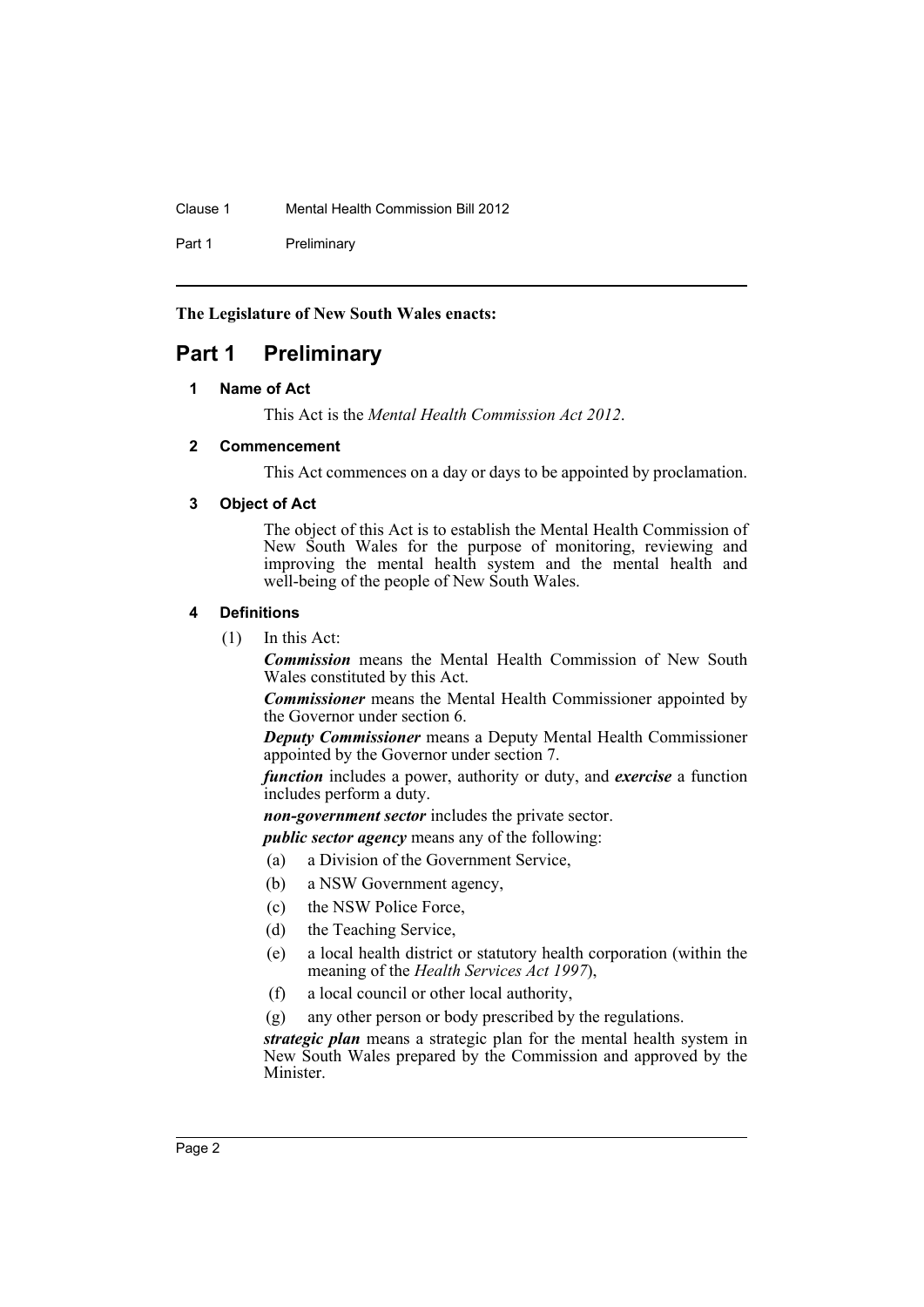| Mental Health Commission Bill 2012 | Clause 4 |
|------------------------------------|----------|
| Preliminary                        | Part 1   |
|                                    |          |

- (2) A reference in this Act to a public sector agency includes a reference to the person who is the chief executive officer (however described) of the agency.
- (3) Notes included in this Act do not form part of this Act.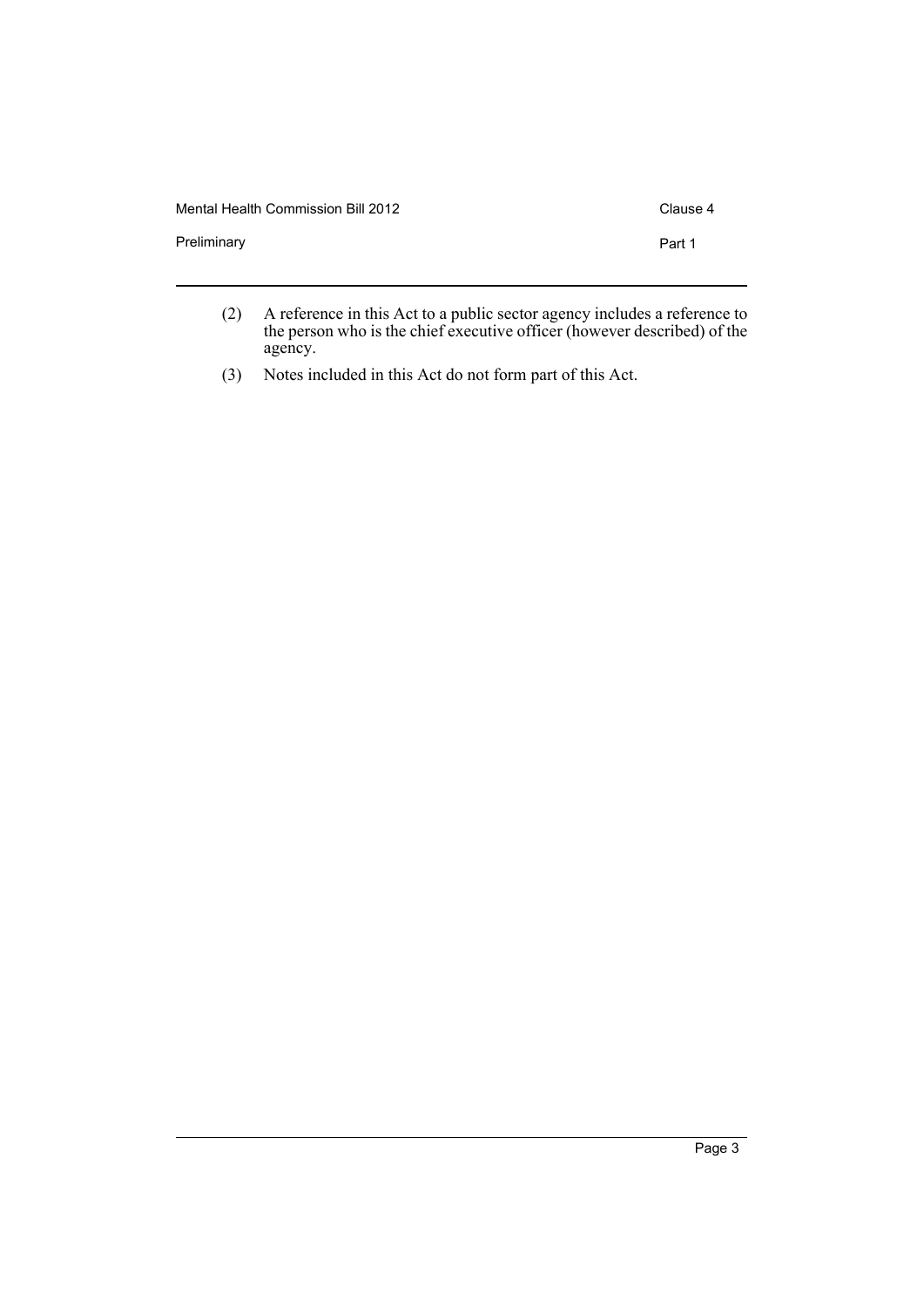#### Clause 5 Mental Health Commission Bill 2012

Part 2 Mental Health Commission

## <span id="page-5-1"></span><span id="page-5-0"></span>**Part 2 Mental Health Commission**

#### **5 Constitution of Mental Health Commission**

- (1) There is constituted by this Act a corporation with the corporate name of the Mental Health Commission of New South Wales.
- (2) The Commission is not and does not represent the Crown.
- (3) The Commission has the functions conferred or imposed on it by or under this or any other Act.
- (4) The functions of the Commission are exerciseable by the Commissioner, and any act, matter or thing done in the name of, or on behalf of, the Commission by the Commissioner, or with the authority of the Commissioner, is taken to have been done by the Commission.
- (5) The Commission cannot employ any staff. **Note.** Staff may be employed under Chapter 1A of the *Public Sector Employment and Management Act 2002* in the Government Service to enable the Commission to exercise its functions.

#### <span id="page-5-2"></span>**6 Mental Health Commissioner**

- (1) The Governor may appoint a Mental Health Commissioner.
- (2) The Commissioner holds office for the period (not exceeding 5 years) specified in the instrument of appointment and may not be appointed for more than 2 successive terms of office. **Note.** Schedule 1 contains ancillary provisions relating to the Commissioner.

### <span id="page-5-3"></span>**7 Deputy Mental Health Commissioners**

- (1) The Governor may appoint one or more Deputy Mental Health Commissioners.
- (2) A Deputy Commissioner holds office for the period (not exceeding 3 years) specified in the instrument of appointment and may not be appointed for more than 2 successive terms of office. **Note.** Schedule 1 contains ancillary provisions relating to Deputy Commissioners.

#### <span id="page-5-4"></span>**8 Commissioner or Deputy Commissioner to have personal experience of mental illness**

The Commissioner or at least one Deputy Commissioner must be a person who has or has had a mental illness.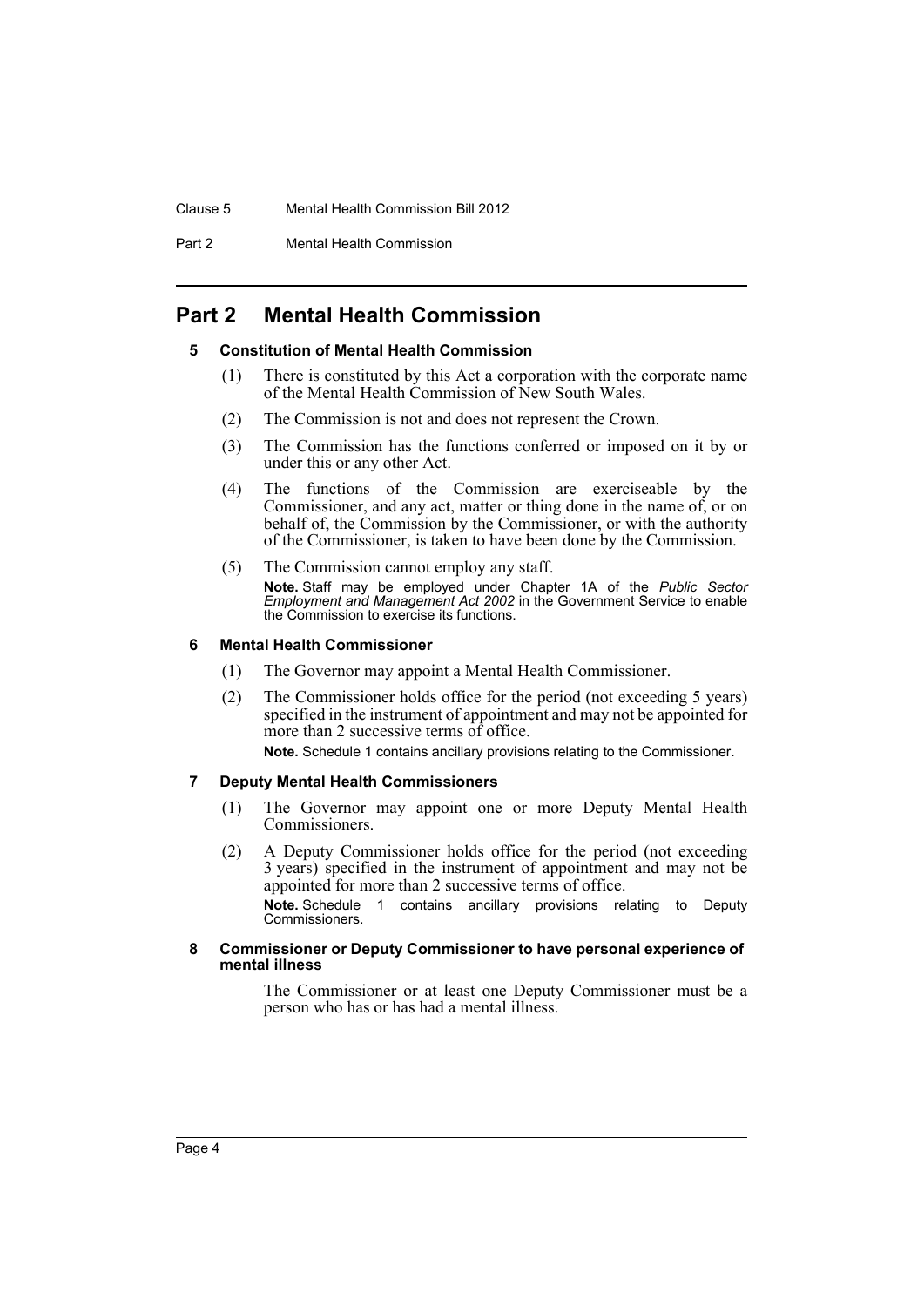Mental Health Commission **Part 2** 

#### <span id="page-6-0"></span>**9 Ministerial control**

The Commission is subject to the direction and control of the Minister, except in relation to the preparation and contents of the draft strategic plan or any other report prepared by the Commission.

#### <span id="page-6-1"></span>**10 Mental Health Community Advisory Council**

- (1) There is to be a Mental Health Community Advisory Council.
- (2) The function of the Council is to advise the Commission on any mental health issue it considers appropriate or that is referred to it by the Commission.
- (3) The Council is to consist of the Commissioner and such persons as are appointed by the Minister (the *appointed members*). The Minister is to consider any recommendations made by the Commission in relation to the appointment of persons to the Council.
- (4) The Minister must ensure that the composition of the Council reflects the diversity of the community and includes representatives of the following groups:
	- (a) people who have a mental illness and their families and carers,
	- (b) mental health service providers,
	- (c) people living in regional and remote New South Wales,
	- (d) culturally and linguistically diverse communities,
	- (e) Aboriginal persons.
- (5) An appointed member is to be appointed to the Council for a period of 3 years or less.
- (6) One of the appointed members of the Council is, by the member's instrument of appointment or a further instrument signed by the Minister, to be appointed as the chairperson of the Council.
- (7) The procedure for the calling of meetings of the Council and for the conduct of those meetings is to be determined by the Commissioner.
- (8) An appointed member of the Council is entitled to be paid such fees and allowances (if any) as the Minister may from time to time determine for the member.
- (9) The Minister may remove an appointed member from the Council at any time.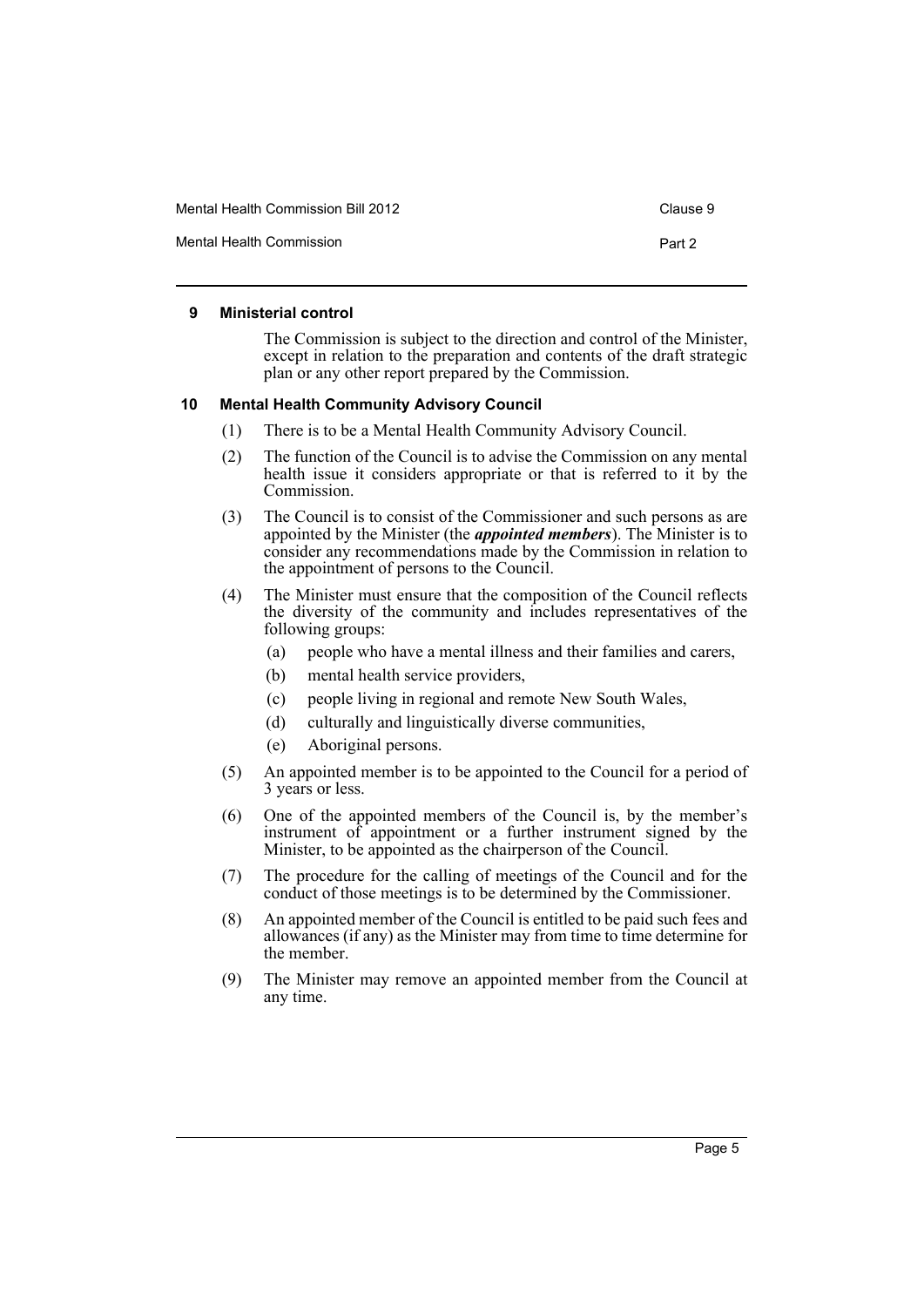#### Clause 11 Mental Health Commission Bill 2012

Part 3 Functions of Commission

## <span id="page-7-0"></span>**Part 3 Functions of Commission**

#### <span id="page-7-1"></span>**11 Principles governing work of Commission**

- The following principles are to govern the work of the Commission:
- (a) people who have a mental illness, wherever they live, should have access to the best possible mental health care and support,
- (b) people who have a mental illness and their families and carers should be treated with respect and dignity,
- (c) the primary objective of the mental health system should be to support people who have a mental illness to participate fully in community life and lead meaningful lives,
- (d) the promotion of good mental health and the effective provision of mental health services are the shared responsibility of the government and non-government sectors,
- (e) an effective mental health system requires:
	- (i) a co-ordinated and integrated approach across all levels of government and the non-government sector, including in the areas of health, housing, employment, education and justice, and
	- (ii) communication and collaboration between people who have a mental illness and their families and carers, providers of mental health services and the whole community.

#### <span id="page-7-2"></span>**12 Functions of Commission**

- (1) The Commission has the following functions:
	- (a) to prepare, in consultation with providers of mental health and related services and government agencies, a draft strategic plan for the mental health system in New South Wales for submission to the Minister for approval,
	- (b) to monitor and report on the implementation of the strategic plan,
	- (c) to review and evaluate, and report and advise on, mental health services and other services and programs provided to people who have a mental illness, and other issues affecting people who have a mental illness,
	- (d) to promote and facilitate the sharing of knowledge and ideas about mental health issues,
	- (e) to undertake and commission research, innovation and policy development in relation to mental health issues,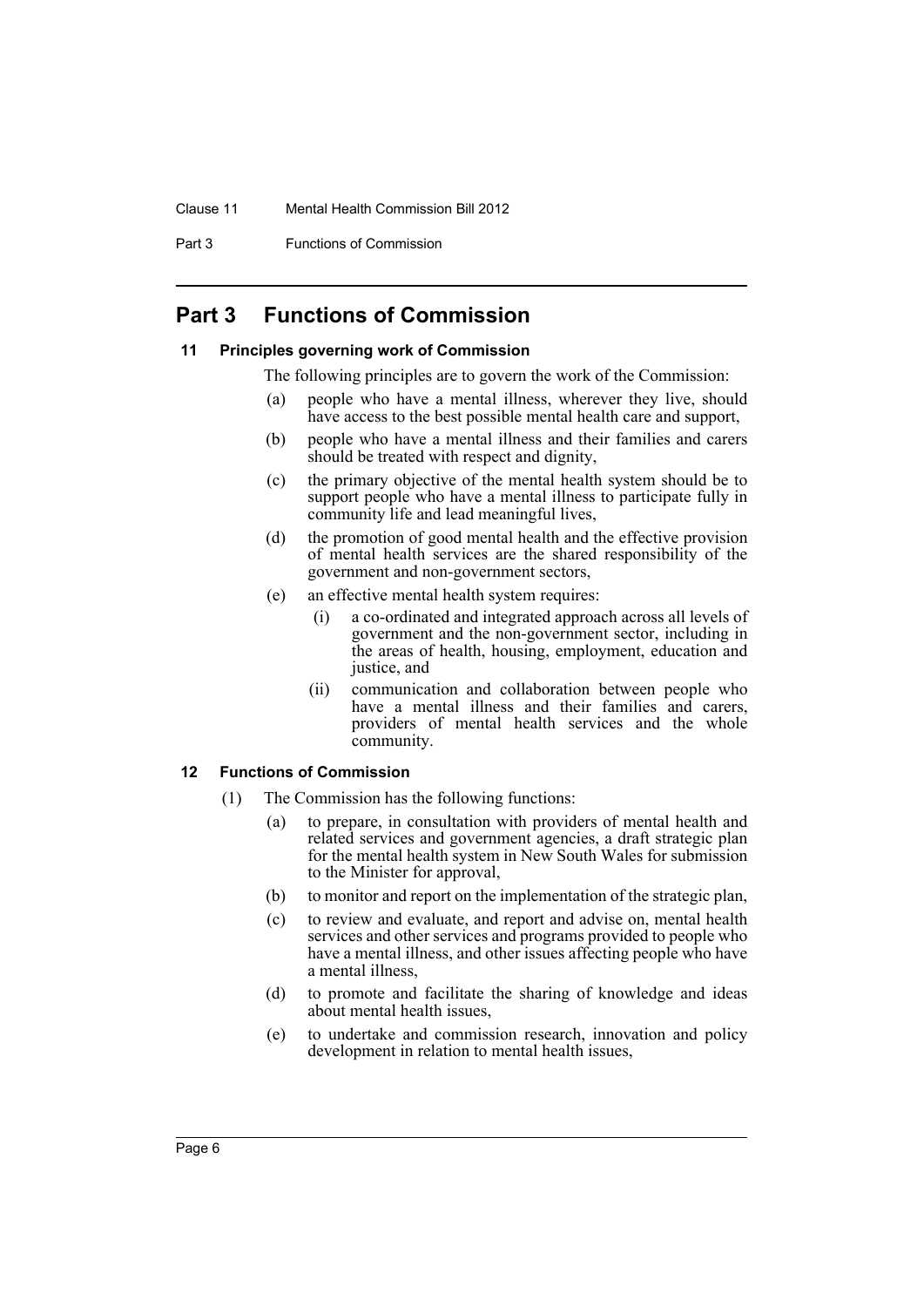| Functions of Commission | Part 3 |
|-------------------------|--------|
|-------------------------|--------|

- (f) to advocate for and promote the prevention of mental illness and early intervention strategies for mental health,
- (g) to advocate for and promote the general health and well-being of people who have a mental illness and their families and carers,
- (h) to educate the community about mental health issues, including for the purpose of reducing the stigma associated with mental illness and discrimination against people who have a mental illness,
- (i) such other functions relating to mental health as may be prescribed by the regulations.
- (2) In exercising its functions under this Act, the Commission is:
	- (a) to focus on systemic mental health issues, and
	- (b) to take into account co-morbid issues associated with mental illness, such as drug and alcohol use and disability, and
	- (c) to take into account issues related to the interaction between people who have a mental illness and the criminal justice system, and
	- (d) to engage and consult with:
		- (i) people who have a mental illness and their families and carers, and
		- (ii) the government and non-government sectors, and
		- (iii) the whole community, and
	- (e) to take into account the particular views and needs of different sections of the community, including Aboriginal communities, culturally and linguistically diverse communities and regional and remote communities.

#### <span id="page-8-0"></span>**13 Special reports**

- (1) The Minister may direct the Commission to prepare a special report on any significant systemic issue affecting people who have a mental illness (not being an issue that relates only to a particular specialist mental health service).
- (2) The Commission may include in a special report a recommendation that the report be made public.
- (3) The Minister may cause a copy of a special report to be provided to the Presiding Officer of each House of Parliament.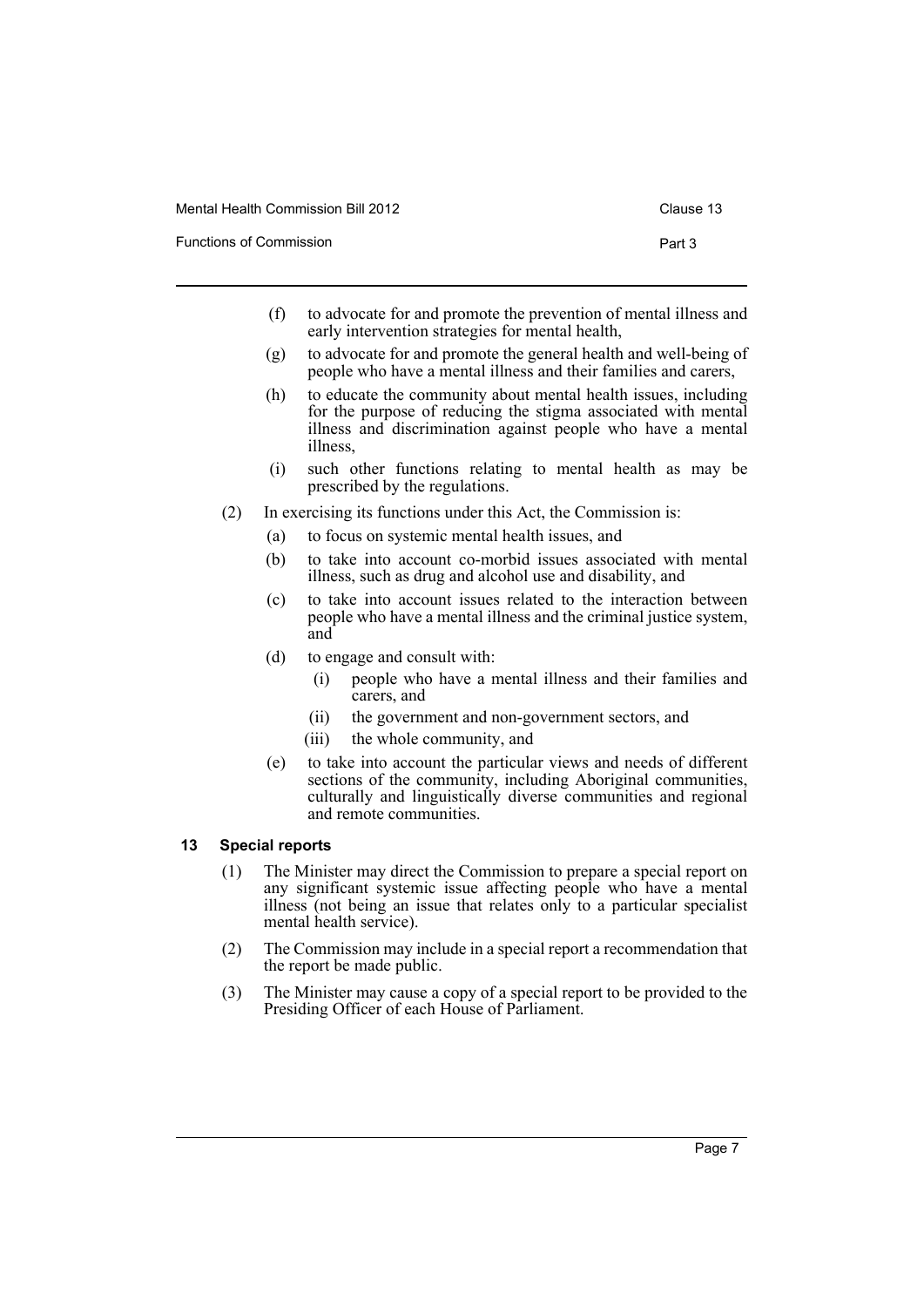#### Clause 14 Mental Health Commission Bill 2012

Part 3 Functions of Commission

#### <span id="page-9-0"></span>**14 Other reports**

- (1) The Commission may, at any time, prepare a report on any of the following:
	- (a) progress of the preparation of the draft strategic plan,
	- (b) the implementation of the strategic plan,
	- (c) a systemic issue relating to the mental health system or affecting people who have a mental illness,
	- (d) the funding of mental health services in New South Wales.
- (2) The Commission is to notify the Minister before preparing a report on a systemic issue referred to in subsection (1) (c).
- (3) In the course of preparing a report on a systemic issue referred to in subsection  $(1)$   $(c)$ , the Commission is to consult with any public sector agencies and non-government agencies that the Commission considers are significantly affected by the issues contained in the report, including by providing a draft report to, and considering submissions by, the agency.
- (4) The Commission must provide the Minister with a copy of any report prepared under this section and the Minister must cause a copy of the report to be provided to the Presiding Officer of each House of Parliament as soon as practicable after receiving the report from the Commission.

#### <span id="page-9-1"></span>**15 Delegation of Commission's functions**

The Commission may delegate any of its functions, other than this power of delegation, to a Deputy Commissioner or a member of staff of the Commission.

**Note.** Section 5 (4) provides that the Commissioner acts for the Commission.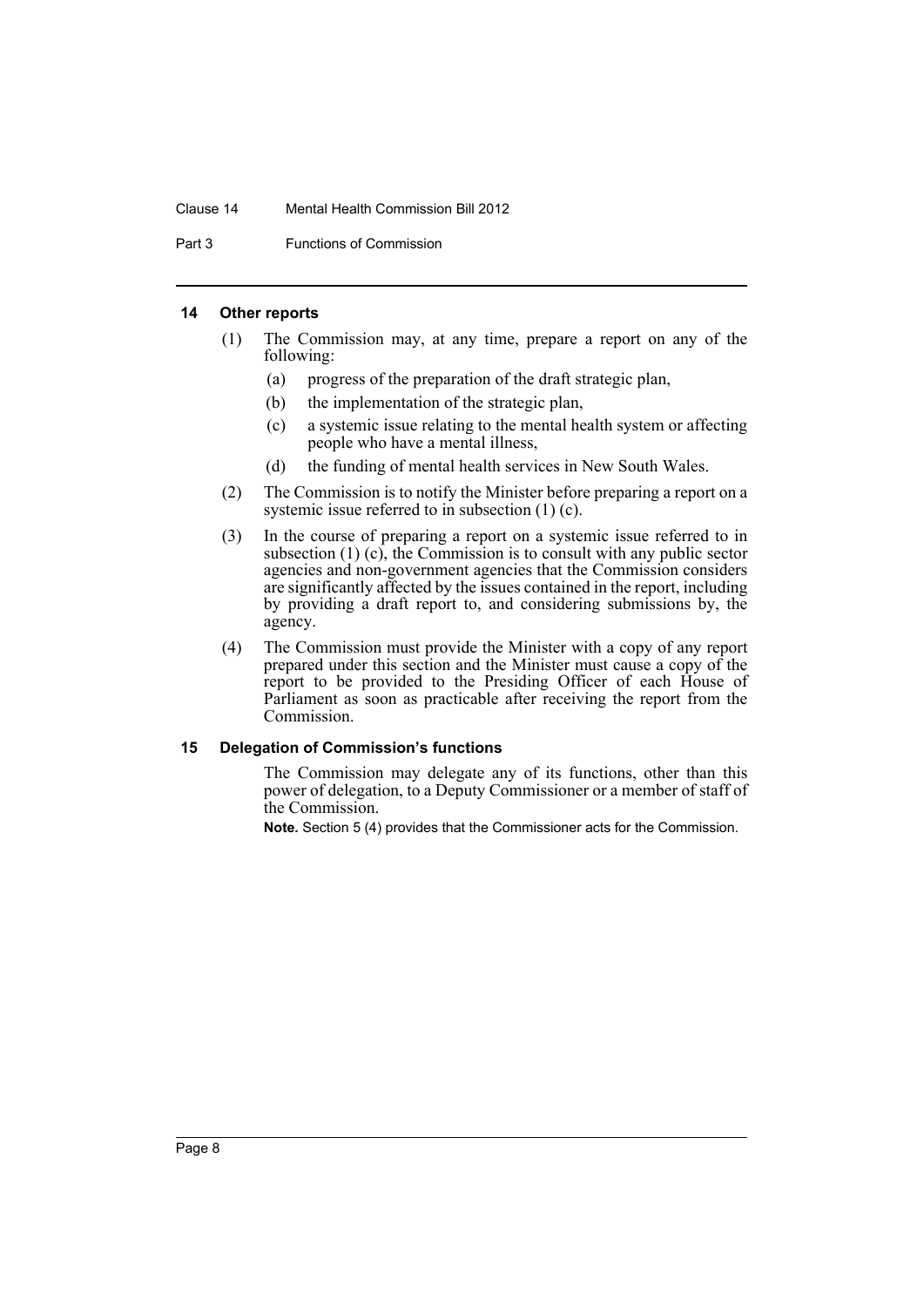Mental Health Commission Bill 2012 Clause 16

Miscellaneous **Part 4** 

## <span id="page-10-0"></span>**Part 4 Miscellaneous**

#### <span id="page-10-1"></span>**16 Co-operation between Commission and public sector agencies**

- (1) It is the duty of the Commission and public sector agencies that provide mental health services or are involved in dealing with people who have a mental illness to work co-operatively in the exercise of their respective functions.
- (2) A public sector agency should have regard to the principles set out in section 11 in exercising its functions.
- (3) The Commission may enter into arrangements with any public sector agency in relation to the provision by the agency of information that is required by the Commission for the exercise of its functions.
- (4) The Commission may request a public sector agency to provide the Commission with any information held by the agency that is reasonably required by the Commission for the exercise of its functions and the agency must comply with such a request if it is reasonable to do so.
- (5) Any dispute arising between the Commission and a public sector agency about a request for information under subsection (4) is to be resolved between the Minister administering this Act and the Minister responsible for the public sector agency.
- (6) Information provided to the Commission under this section is not to include personal information within the meaning of the *Health Records and Information Privacy Act 2002*.

#### <span id="page-10-2"></span>**17 Provisions relating to reports**

- (1) A copy of a report provided to the Presiding Officer of a House of Parliament under this Act must be laid before that House within 15 sitting days of that House after it is received by the Presiding Officer.
- (2) If a report includes a recommendation by the Commission that the report be made public immediately, the Presiding Officer of a House of Parliament may make it public whether or not that House is in session and whether or not the report has been laid before that House.
- (3) A report that is made public by the Presiding Officer of a House of Parliament before it is laid before that House attracts the same privileges and immunities as it would if it had been laid before that House.
- (4) A Presiding Officer need not inquire whether all or any conditions precedent have been satisfied in relation to a report purporting to have been provided to the Presiding Officer in accordance with this Act.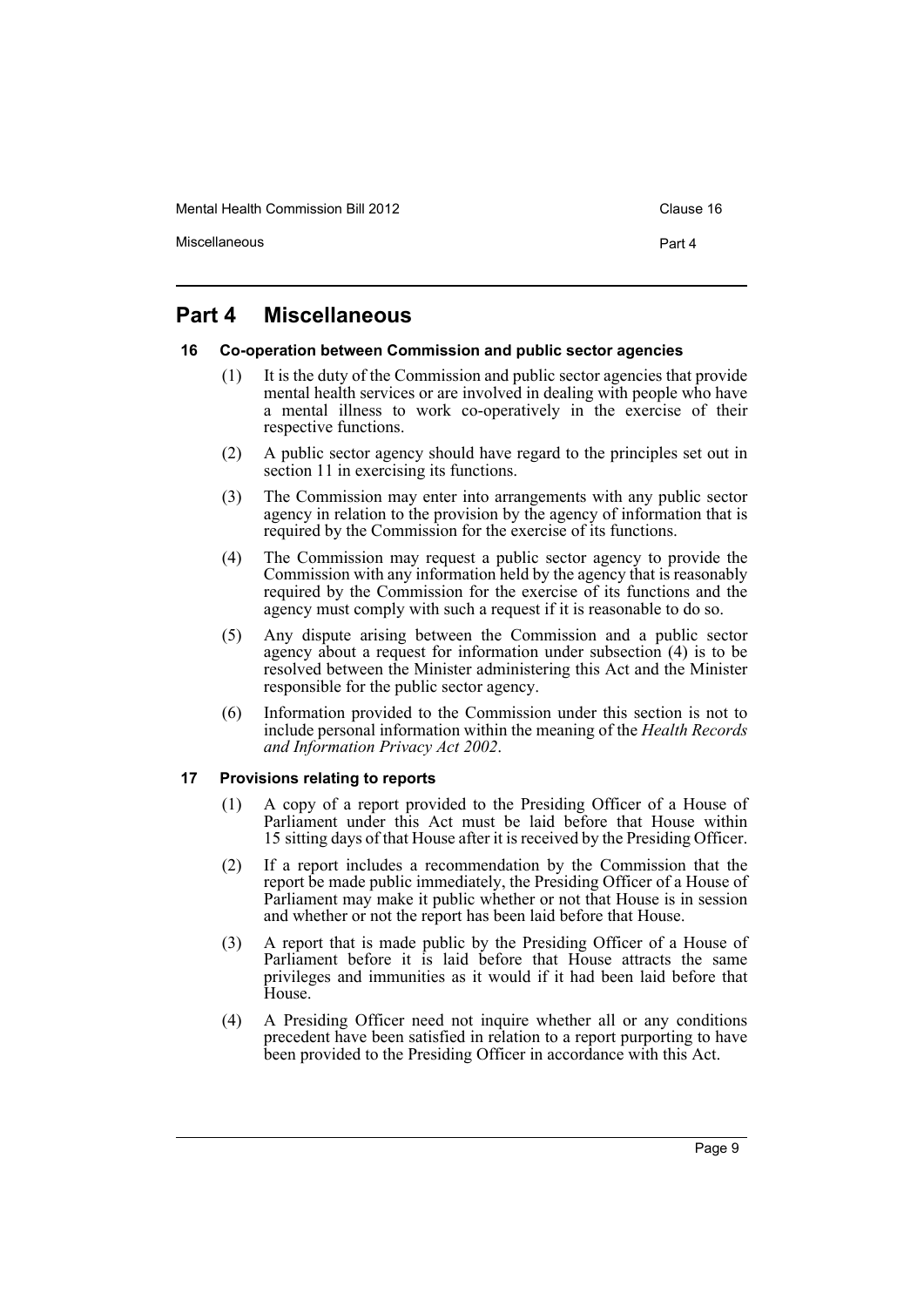#### Clause 18 Mental Health Commission Bill 2012

Part 4 Miscellaneous

#### <span id="page-11-0"></span>**18 Personal liability**

A matter or thing done or omitted to be done by the Commission, the Commissioner, a Deputy Commissioner, a member of the Mental Health Community Advisory Council or a person acting under the direction of the Commission or a Council member does not, if the matter or thing was done or omitted to be done in good faith for the purpose of executing this Act, subject the Commissioner, the Deputy Commissioner, the member or the person so acting personally to any action, liability, claim or demand.

#### <span id="page-11-1"></span>**19 Regulations**

The Governor may make regulations, not inconsistent with this Act, for or with respect to any matter that by this Act is required or permitted to be prescribed or that is necessary or convenient to be prescribed for carrying out or giving effect to this Act.

#### <span id="page-11-2"></span>**20 Review of Commission and Act**

- (1) As soon as possible after the period of 5 years from the commencement of this Act, the Minister is to undertake the following reviews:
	- (a) a review of the work of the Commission taking into account the functions of the Commission and the principles governing the work of the Commission,
	- (b) a review of this Act to determine whether the policy objectives of the Act remain valid and whether the terms of the Act remain appropriate for securing those objectives.
- (2) The Minister is to undertake a further review of the work of the Commission at least once every 5 years after the first review.
- (3) A report on the outcome of a review under this section is to be tabled in each House of Parliament within 12 months after the end of the relevant 5-year period.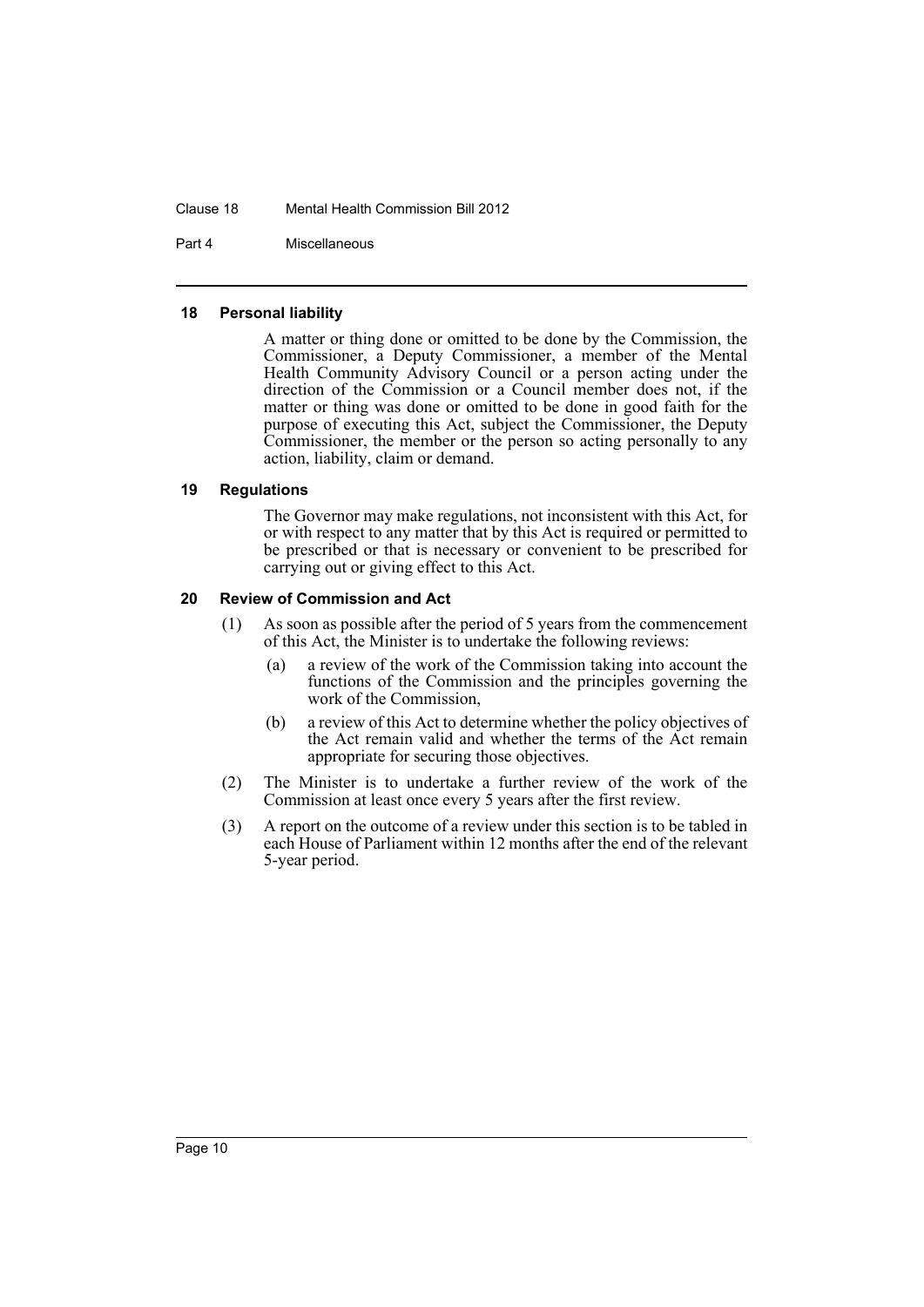Provisions relating to Commissioner and Deputy Commissioners Schedule 1

## <span id="page-12-0"></span>**Schedule 1 Provisions relating to Commissioner and Deputy Commissioners**

#### **1 Basis of offices**

- (1) The office of Commissioner is a full-time office.
- (2) The office of Deputy Commissioner may be a full-time or part-time office.
- (3) The holder of a full-time office is required to hold it on that basis, except to the extent permitted by the Minister.

#### **2 Remuneration**

- (1) The Commissioner and any full-time Deputy Commissioners are entitled to be paid:
	- (a) remuneration in accordance with the *Statutory and Other Offices Remuneration Act 1975*, and
	- (b) allowances as the Minister may from time to time determine.
- (2) A part-time Deputy Commissioner is entitled to be paid such remuneration and allowances as the Minister may from time to time determine.

#### **3 Acting Commissioner and Deputy Commissioners**

- (1) The Minister may appoint a person to act in the office of Commissioner or the office of Deputy Commissioner during the illness or absence of, or a vacancy in, that office.
- (2) A person, while acting in the office of Commissioner or Deputy Commissioner, has all the functions of the Commissioner or Deputy Commissioner (as the case requires).
- (3) The Minister may remove a person acting in the office of Commissioner or Deputy Commissioner from that office at any time.
- (4) A person acting in the office of Commissioner or Deputy Commissioner is entitled to be paid such remuneration and allowances as are determined by the Minister from time to time.

#### **4 Vacancy in office**

- (1) The office of Commissioner or Deputy Commissioner becomes vacant if the holder:
	- (a) dies, or
	- (b) completes a term of office and is not re-appointed, or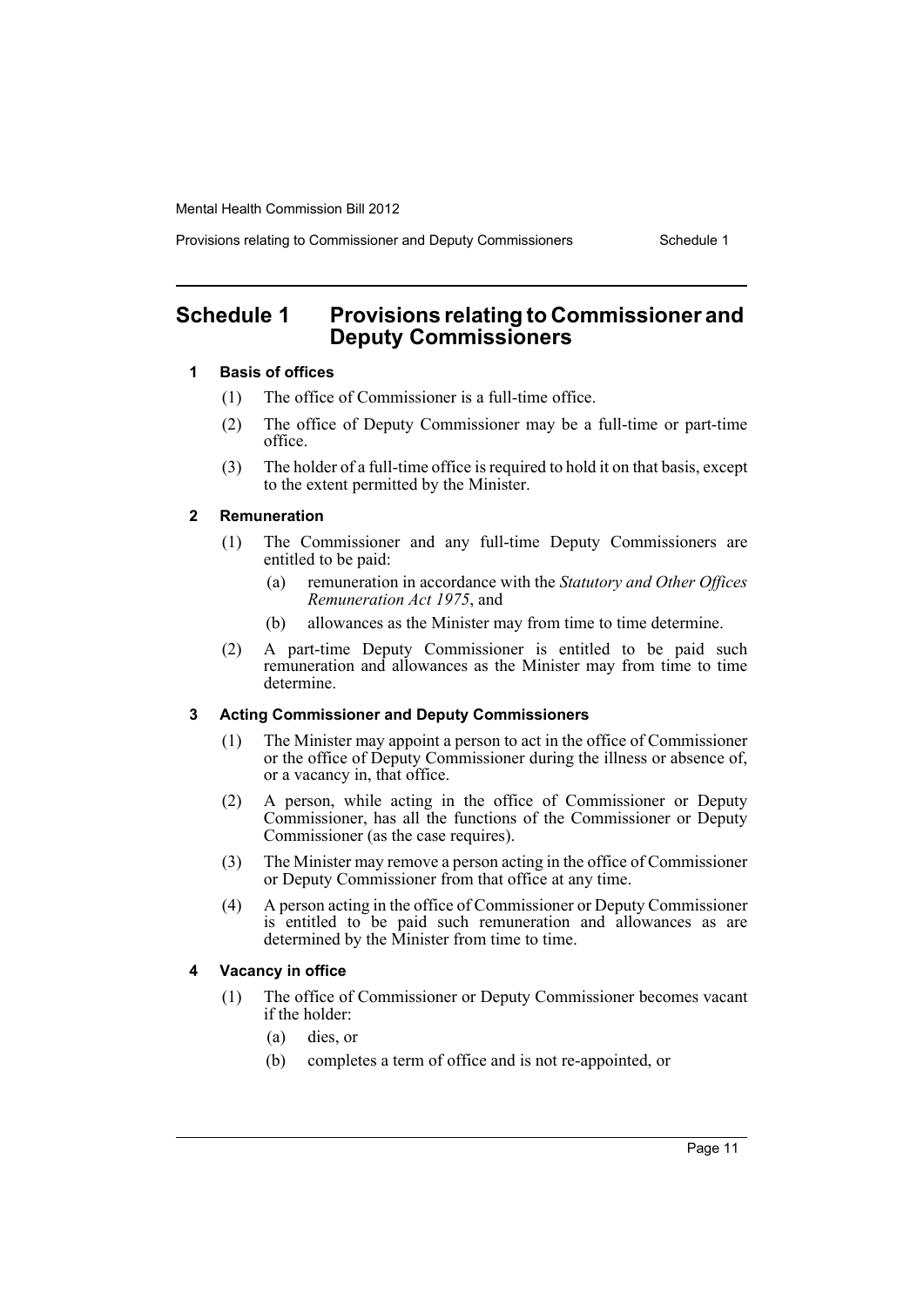Schedule 1 Provisions relating to Commissioner and Deputy Commissioners

- (c) resigns the office by instrument in writing addressed to the Governor, or
- (d) is removed from office by the Governor under this clause, or
- (e) becomes bankrupt, applies to take the benefit of any law for the relief of bankrupt or insolvent debtors, compounds with his or her creditors or makes an assignment of his or her remuneration for their benefit, or
- (f) is convicted in New South Wales of an offence that is punishable by imprisonment for 12 months or more or is convicted outside of New South Wales of an offence that, if committed in New South Wales, would be an offence so punishable.
- (2) The Governor may remove the Commissioner or a Deputy Commissioner for misbehaviour, incompetence or incapacity.

#### **5 Filling of vacancy**

If the office of Commissioner or Deputy Commissioner becomes vacant, a person is, subject to this Act, to be appointed to fill the vacancy.

#### **6 Effect of certain other Acts**

- (1) Chapter 1A of the *Public Sector Employment and Management Act 2002* does not apply to or in respect of the appointment of the Commissioner or a Deputy Commissioner.
- (2) If by or under any Act provision is made:
	- (a) requiring a person who is the holder of a specified office to devote the whole of his or her time to the duties of that office, or
	- (b) prohibiting the person from engaging in employment outside the duties of that office,

the provision does not operate to disqualify the person from holding that office and also the office of Commissioner or Deputy Commissioner or from accepting and retaining any remuneration payable to the person under this Act as Commissioner or Deputy Commissioner.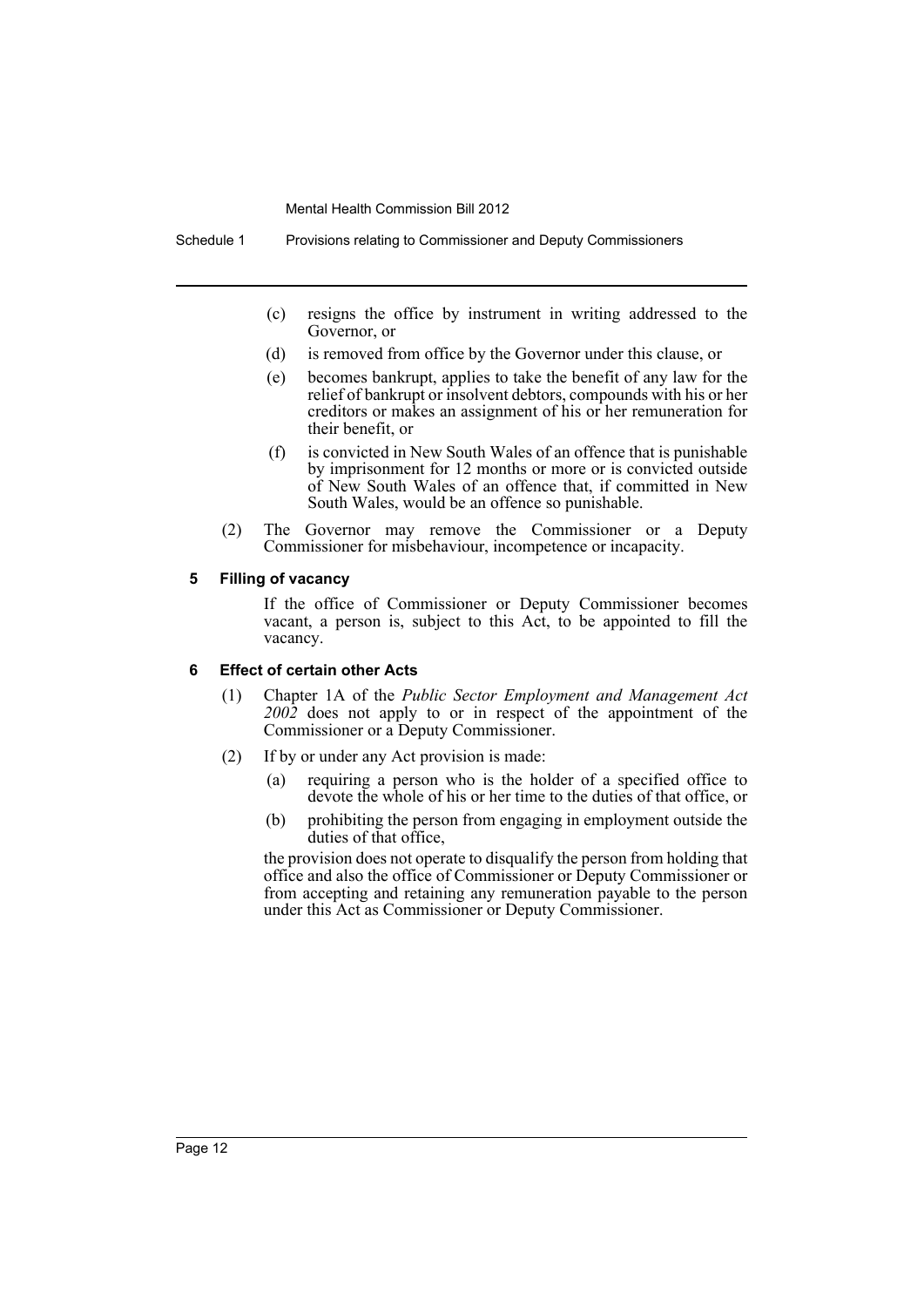Savings, transitional and other provisions Schedule 2 Schedule 2

## <span id="page-14-0"></span>**Schedule 2 Savings, transitional and other provisions**

## **Part 1 General**

#### **1 Regulations**

- (1) The regulations may contain provisions of a savings or transitional nature consequent on the enactment of the following Acts: this Act
- (2) Any such provision may, if the regulations so provide, take effect from the date of assent to the Act concerned or a later date.
- (3) To the extent to which any such provision takes effect from a date that is earlier than the date of its publication on the NSW legislation website, the provision does not operate so as:
	- (a) to affect, in a manner prejudicial to any person (other than the State or an authority of the State), the rights of that person existing before the date of its publication, or
	- (b) to impose liabilities on any person (other than the State or an authority of the State) in respect of anything done or omitted to be done before the date of its publication.